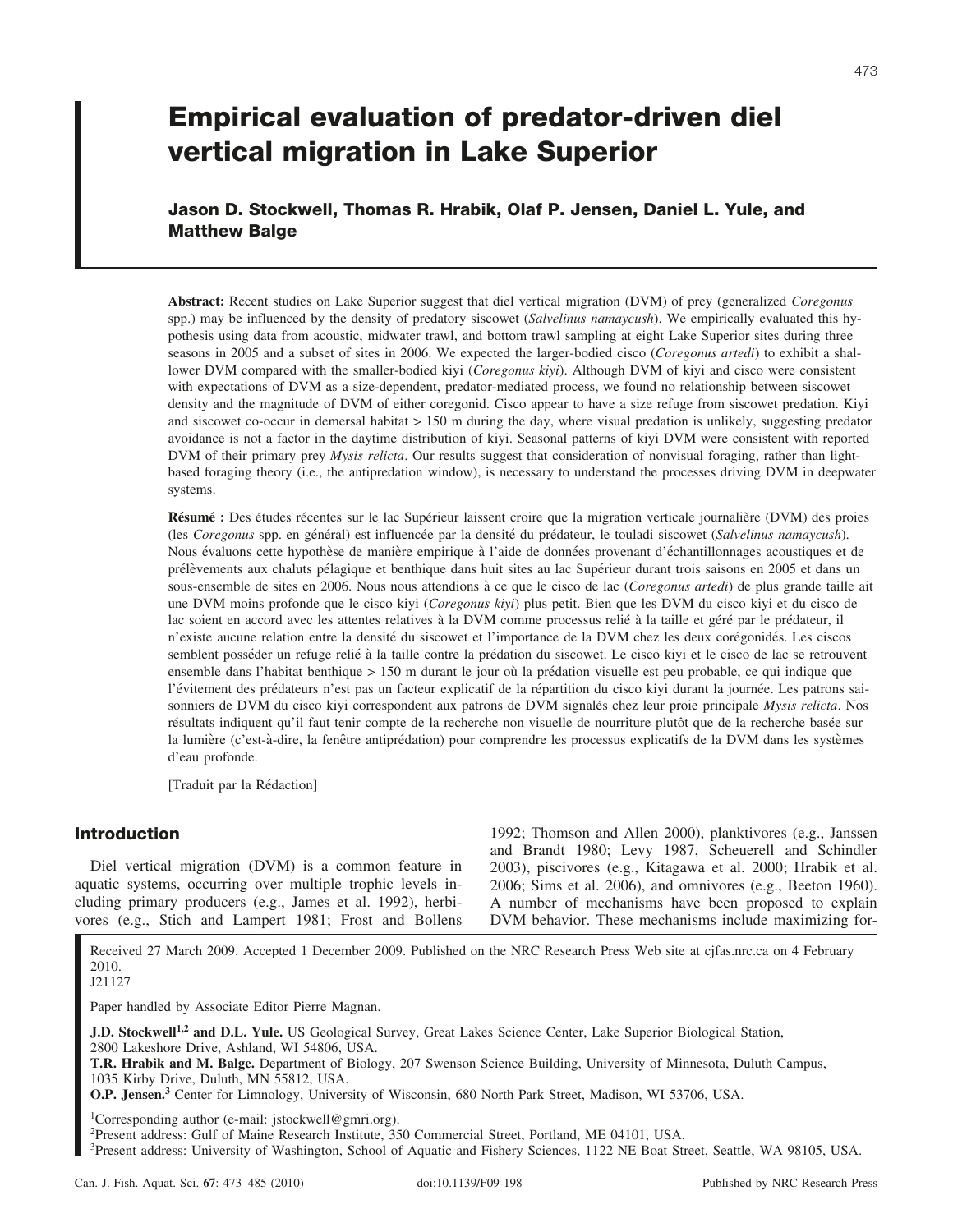aging opportunities (e.g., Narver 1970; Schoener 1971; Eshenroder and Burnham-Curtis 1999), optimizing bioenergetic efficiency (e.g., Brett 1971; Bevelhimer and Adams 1993), and minimizing predation risk (e.g., Eggers 1978; Levy 1987; Clark and Levy 1988). Clark and Levy (1988) synthesized these mechanisms into a behavioral model predicting that movement to shallower depths for feeding should occur at intermediate light levels (i.e., the antipredation window) minimizing the ratio of predation risk to feeding (or growth) rate. Evidence in support of the antipredation window hypothesis has grown in recent years (e.g., Kaartvedt et al. 1996; Scheuerell and Schindler 2003; Hardiman et al. 2004).

Recent research on Lake Superior suggests that predator density impacts the DVM behavior of forage fishes in offshore regions. Observations obtained from acoustics suggest that the magnitude of DVM in *Coregonus* spp. was positively related to the density of siscowet (*Salvelinus namaycush*; Hrabik et al. 2006), a deepwater morphotype of lake trout that preys largely on coregonids and deepwater sculpin (*Myoxocephalus thompsonii*; Conner et al. 1993; Harvey and Kitchell 2000; Ray et al. 2007) and also appears to undergo DVM (Hrabik et al. 2006). Jensen et al. (2006) developed a model to examine the mechanisms underlying coregonid DVM behavior and found strategies that minimized the ratio of predation risk  $(\mu)$  to potential growth rate  $(G)$  best explained their vertical distribution. Their model suggested two DVM strategies that coregonids might follow: a low risk – low growth trajectory characterized by a deeper DVM and a high risk – high growth trajectory characterized by a shallower DVM. Jensen et al. (2006) suggested that the deeper trajectory would be advantageous when predator density is high and the shallower trajectory more advantageous when predator densities are low or coregonid densities are high (i.e., greater potential for intraspecific competition). Empirical observations of coregonid vertical distribution reported by Hrabik et al. (2006) were consistent with these modeling predictions, but were limited to three sampling occasions across two years and did not include sampling of demersal habitat.

Two coregonid species are common in offshore waters of Lake Superior — kiyi (*Coregonus kiyi*) and adult cisco (*Coregonus artedi*; Hrabik et al. 2006; Stockwell et al. 2006; Yule et al. 2009). Other coregonid species exist in Lake Superior, including shortjaw cisco (*Coregonus zenithicus*) and bloater (*Coregonus hoyi*), but the former is rare (Hoff and Todd 2004; Gorman and Todd 2007) and the latter is largely confined to where bathymetric depths are less than 140 m (Adams et al. 2006). Adult cisco differ from kiyi in several basic attributes (Table 1). First, cisco reach larger sizes than kiyi as adults (Bersamin 1958; Smith 1964; Stockwell et al. 2006) and thus may be less susceptible to predation. Second, cisco feed on different prey (copepods and cladocerans) than kiyi (*Mysis relicta*). Finally, cisco are not associated with the bottom during daylight (Stockwell et al. 2006) but kiyi are (Yule et al. 2007). Based on these differences, divergent DVM behavior between the two species should be expected whereby the larger-bodied cisco will likely undergo less pronounced DVM than the smaller-bodied kiyi. The Hrabik et al. (2006) and Jensen et al. (2006) studies did not explore DVM as a species-specific process.

In this study, we use complementary sampling techniques in offshore demersal (bottom trawls) and pelagic (midwater trawls and acoustics) habitats to empirically test several hypotheses about coregonid DVM in Lake Superior. First, we compare day and night bottom trawl catches to test Hrabik et al.'s (2006) acoustic observations of DVM in siscowets and coregonids. If siscowet and their coregonid prey perform DVM, we would expect day bottom trawl catches to be higher than night bottom trawl catches (e.g., TeWinkel and Fleischer 1999). Second, Hrabik et al.'s (2006) interannual comparisons suggest that the magnitude of DVM of coregonids may be higher in years when siscowet density is high. We therefore expected a positive correlation across sample sites between the magnitude of coregonid DVM (i.e., the difference between daytime and nighttime median depths) and siscowet density. Third, we expect the largerbodied cisco to undergo less pronounced DVM than the smaller-bodied kiyi because of diet preferences, observed daytime habitat usage differences, and likely differences in vulnerability to siscowet predation (Table 1). Consequently, we expect a strong relationship between the magnitude of kiyi DVM and siscowet density compared with adult cisco. Such a finding would suggest that species differences influence DVM behavior and may account for the two most effective strategies modeled for a generalized coregonid by Jensen et al. (2006).

# **Materials and methods**

# **General sampling design**

We sampled a total of eight stations distributed across Lake Superior (Fig. 1) in spring (May and June), summer (July and August), and fall (October) of 2005. Two of the sites were sampled again in 2006 during spring, summer, and fall (Table 2). Stations included in this study had bathymetric depths ranging from 147 m to 327 m (Table 2). Stations were sampled with bottom (day and night) and midwater (night) trawls and acoustic gear (day and night) using the US Geological Survey's R/V *Kiyi*. Acoustic data were collected concurrently with each trawl tow. Day samples were collected after sunrise and before sunset. Night samples were collected between 0.5 h after nautical twilight in the evening and 0.5 h before nautical twilight in the morning. In 2005, day and night sampling at each station were performed within the same 24-h period (median difference, 6 h; range, 5–19 h). In 2006, time between day and night sampling at each station was greater because of logistical constraints (median difference, 54 h; range, 4–336 h). Only two sites were sampled in 2006 because of budget shortcomings (Table 2).

# **Biological sampling**

We sampled demersal fishes using a 3/4 Yankee bottom trawl (11.9 m headrope, 15.5 m footrope, and 2.2 m wing lines) with 89 and 64 mm trammel mesh and 13 mm cod end mesh (all mesh sizes were stretch measure). Bottom trawls were fished for 30 min tows at each station at 3– 4 km-h–1. Bottom trawl wingspread data were recorded at roughly 10 s intervals using a NETMIND net mensuration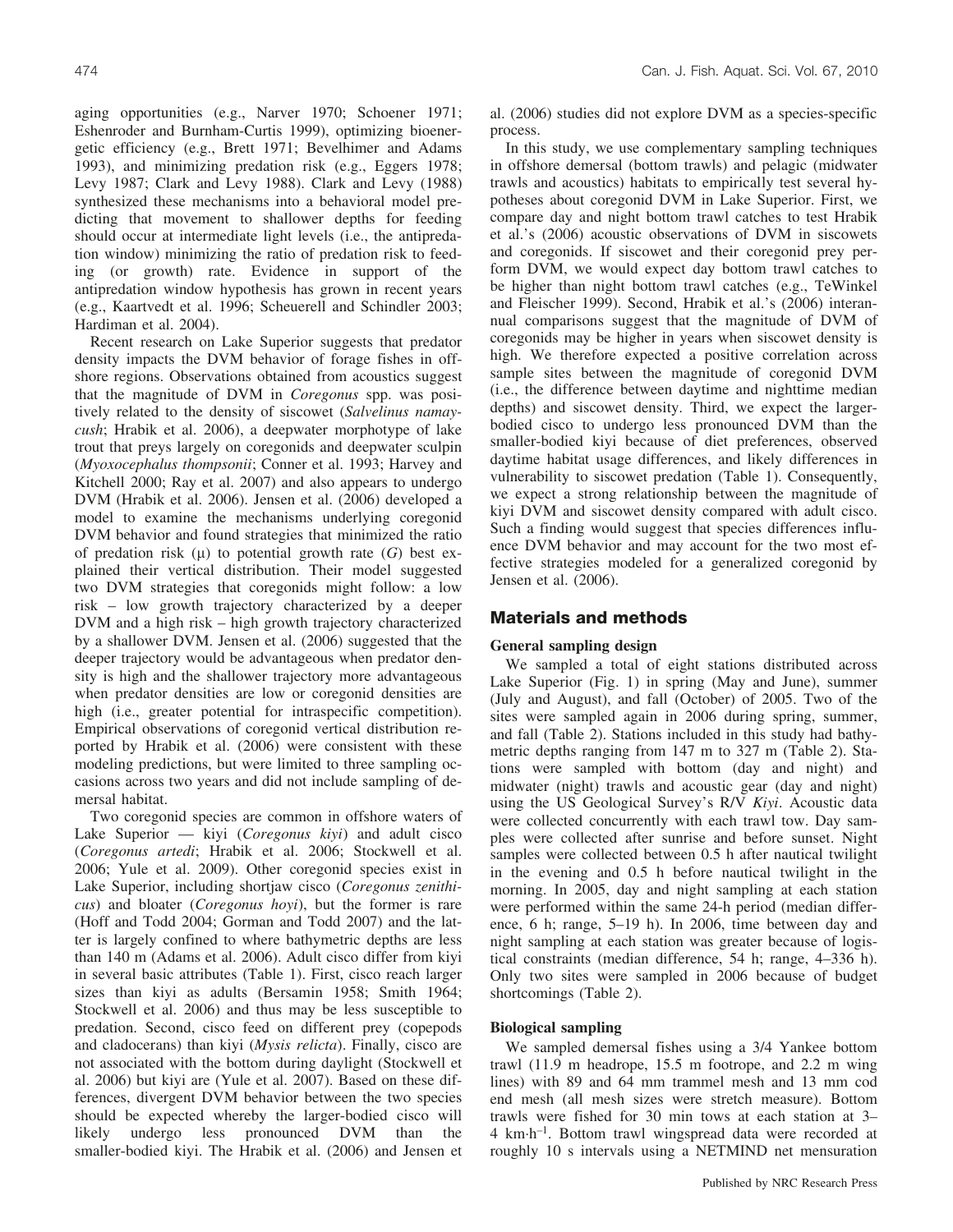| Table 1. Contrast in basic attributes between kiyi (Coregonus kiyi) and adult cisco (Coregonus artedi) suggesting different |  |  |  |
|-----------------------------------------------------------------------------------------------------------------------------|--|--|--|
| expectations for DVM behavior.                                                                                              |  |  |  |

|                    | Adult cisco              | Kivi          | Source                                                                 |
|--------------------|--------------------------|---------------|------------------------------------------------------------------------|
| Maximum size       | 495 mm                   | $300$ mm      | Bersamin 1958; Smith 1964; Stockwell et al. 2006;<br>Negus et al. 2008 |
| Siscowet predation | Size refuge              | Vulnerable    | Damsgård 1995; Keeley and Grant 2001                                   |
| Diet               | Copepods and cladocerans | Mysis relicta | Anderson and Smith 1971; Johnson et al. 2004                           |
| Demersal behavior  | No                       | Yes           | Stockwell et al. 2006; Yule et al. 2007                                |

**Fig. 1.** Location of eight stations sampled in Lake Superior in 2005 and 2006. See Table 2 for sampling details.



Table 2. Stations, bathymetric depths, and frequencies (kHz) used to sample fish density, size, and depth distributions with acoustics.

|      |         |                         | Spring           |                |              | Summer         |              | Fall           |  |
|------|---------|-------------------------|------------------|----------------|--------------|----------------|--------------|----------------|--|
| Year | Station | Bathymetric<br>depth(m) | Day<br>(kHz)     | Night<br>(kHz) | Day<br>(kHz) | Night<br>(kHz) | Day<br>(kHz) | Night<br>(kHz) |  |
| 2005 | 25      | 297                     | 120 <sup>a</sup> | 120(2)         | N/A          | 70(1)          | N/A          | 120(1)         |  |
| 2005 | 76      | 168                     | 120              | 120(2)         | 70           | 70(2)          | 120          | 120(2)         |  |
| 2005 | 80      | 327                     | 120 <sup>a</sup> | 120(2)         | N/A          | 70(2)          | N/A          | N/A            |  |
| 2005 | 84      | 180                     | 120              | 120(2)         | N/A          | 70(2)          | N/A          | 120(2)         |  |
| 2005 | 106     | 147                     | 120              | 120(2)         | 70           | 70(2)          | N/A          | 120(1)         |  |
| 2005 | 149     | 245                     | 120              | 120(2)         | N/A          | N/A            | N/A          | 120(2)         |  |
| 2005 | 171     | 160                     | 120              | 120(2)         | N/A          | 70(2)          | 120          | 120(2)         |  |
| 2005 | 201     | 191                     | 120              | 120(2)         | N/A          | N/A            | N/A          | 120(2)         |  |
| 2006 | 171     | 160                     | 120              | 120(2)         | 120          | 120(2)         | 120          | 120(2)         |  |
| 2006 | 201     | 191                     | 120              | 120(2)         | 120          | 120(2)         | 120          | 120(2)         |  |

**Note:** The two acoustic units were both DT-X digital echosounders (Biosonics, Inc., Seattle, Washington) with either a 120 kHz split-beam transducer (beam width =  $6.7^{\circ}$ ) or a 70 kHz split-beam transducer (beam width =  $5.3^{\circ}$ ). Numbers in parentheses in the Night columns indicate the number of replicates used to estimate fish density, size, and depth distributions at night with acoustics. For sampling events with two replicates, the average of the two replicates was used. Only one replicate was collected during day sampling. N/A, not available.

*a* Not included in daytime analyses because station depth exceeded the range of acoustic gear (see Materials and methods).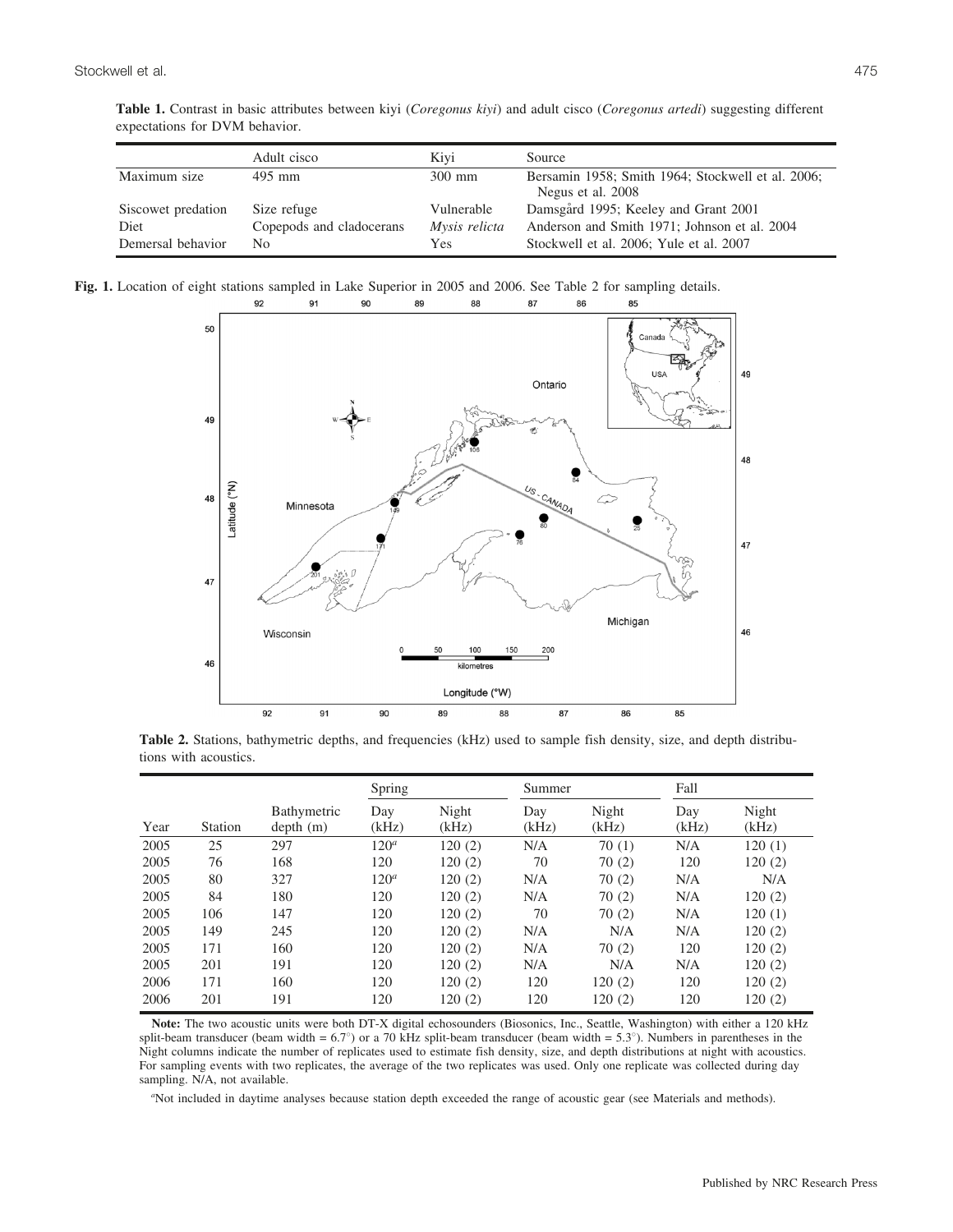system (Northstar Technical, Inc., St. John's, Newfoundland).

We sampled pelagic fish at night using a midwater trawl with 15.2 m headrope and footrope lines and 13.7 m breast lines. The mesh tapered from a stretch measure of 152 mm at the mouth to 13 mm at the cod end. Midwater trawl tows were conducted in a stepped-oblique fashion (Kirn and LaBar 1991) at  $4-5$  km $\cdot$ h<sup>-1</sup> over the same transect path of bottom trawl tows. The trawl was fished starting at 5 m headrope depth and stepped down in 10–15 m increments to a maximum headrope depth of 80–90 m, with approximately equal fishing time at each depth. Few acoustic targets were detected below 100 m at night at all sites. Midwater trawl tow durations (range, 35–80 min; median, 54 min) were greater than those for bottom trawl tows to increase fish sample sizes in midwater trawls. Midwater trawls were not fished during the day. Previous attempts were not successful, suggesting that fish evade the trawl during this time (Yule et al. 2007).

All trawl catches were sorted by species, enumerated, and weighed in aggregate to the nearest gram. We measured total length to nearest millimetre for individuals of each species. When catches were large (>200 individuals for a species), we randomly selected 50–100 individuals to measure total length. We estimated density for each species captured in bottom trawl tows by dividing numbers caught by area swept (distance on bottom multiplied by average wingspread).

#### **Acoustic sampling**

Acoustic data to measure fish densities, acoustic sizes, and depth distributions were collected concurrently with all bottom and midwater trawl samples. For most sampling, we used a DT-X digital echosounder (Biosonics, Inc., Seattle, Washington) equipped with a 120 kHz split-beam circular transducer with a half-power beam width of  $6.7^{\circ}$  (Table 2). The transducer was mounted on a 1.2 m tow body and deployed approximately 1 m below the surface on the port side of the R/V *Kiyi*. During the summer of 2005 when our 120 kHz sounder failed (Table 1), we used a Biosonics DT-X digital echosounder equipped with a 70 kHz split-beam circular transducer with a half-power beam width of  $5.3^{\circ}$ . Previous studies (Rudstam et al. 1999; Mason and Schaner 2001; Godlewska et al. 2009) have shown that these two frequencies provide comparable data.

Acoustic signals were collected with BioSonics Visual Acquisition Software (version 4.1), and output files were stored to a laptop computer hard drive. Vessel position was measured with an Ashtech BRG2 (Ashtech Corp., Santa Clara, California) differentially corrected global positioning system (GPS) unit (accurate to 1 m), and this information was embedded in the acoustic data files. A transmit pulse duration of 0.4 ms was used at all times. Sampling rate was set at 3 pings s<sup>-1</sup> when transect maximum depths were less than 150 m. Stations with bathymetric depths greater than 150 m were sampled at  $1-2$  pings $s^{-1}$ . This approach maximized the amount of acoustic information collected while eliminating the problem of acoustic ''cross talk'' that occurs when one ping is not allowed to return to the transducer before a subsequent ping is transmitted. At the two deepest stations, we set the maximum range at  $248 \text{ m}$  — the maximum range at which the DT-X system could collect data in split-beam mode. Thresholds were set to allow detection of all echoes exceeding –75 dB on the acoustic axis.

The acoustic systems were calibrated periodically in the field using a 33 mm calibration sphere with an expected –40.5 dB (dB) target strength (TS) using techniques recommended by BioSonics. Results of these field tests indicated agreement with laboratory calibrations and consistent sensitivity throughout the study.

Acoustic data were processed using Echoview software (version 3.45.54.2627, SonarData Pty Ltd., Tasmania, Australia). Regions of echograms containing non-fish echoes (e.g., noise from electrical interference) were excluded from analyses. A line was drawn in each echogram at approximately 0.5 m above the lake bottom to exclude bottom echoes from analysis. The water column was analyzed in 5 m depth layers for the full length of each transect. We applied a minimum threshold of –65 dB before measuring the average volume backscattering of fish echoes in each 5 m layer.

Single targets were grouped into two TS size classes: small prey ( $-55 <$  TS  $< -35.6$  dB) and large prey ( $-35.6 \le$ TS  $<-32$  dB). Yule et al. (2006, 2009) demonstrated that large cisco (>250 mm total length) could be separated effectively from other pelagic prey species in Lake Superior using a –35.6 dB breakpoint. For each layer, the proportion of all single targets occurring in each TS size class was used to allocate total volume backscattering to the two TS size classes. The mean TS for each prey size class was then used to calculate density (fish $\cdot$ ha<sup>-1</sup>) in each 5 m layer by scaling the proportional echo backscattering. Backscatter from predatory fish  $(TS > -32$  dB; Hrabik et al. 2006) was subtracted from the total backscatter prior to density estimation of prey fish. Total areal densities of each size class were calculated by summing fish densities of all of the 5 m vertical layers. To understand how fish depth distributions were related to temperature, we collected a thermal profile using a SEACAT Model 19 Profiler (Sea-Bird Electronics, Inc., Bellevue, Washington) at each station during each sampling event.

To estimate pelagic prey fish species densities at night for a given station, we assigned captured fish from the corresponding midwater trawl to two size classes (small, < 250 mm; large,  $\geq$ 250 mm). We summed the number of small and large fish captured in each midwater trawl and calculated the proportion of each species in each size class. We then multiplied the acoustic density estimate of small and large prey fish by the species proportions of each size class to estimate densities of each species. In some instances, large fish (i.e., >250 mm) were not captured in a midwater trawl despite an acoustic density estimate greater than 0 for large fish. In these cases, we assumed that these large fish were cisco. Densities of pelagic siscowet were not calculated because of their near absence in night midwater trawl samples. Siscowet densities at each station were estimated from bottom trawl samples only.

## **Statistical analyses**

To test for DVM behavior, we compared day and night density estimates from bottom trawl tows for each species using a paired *t* test. Based on observations from Hrabik et al. (2006), we expected day bottom trawl densities to be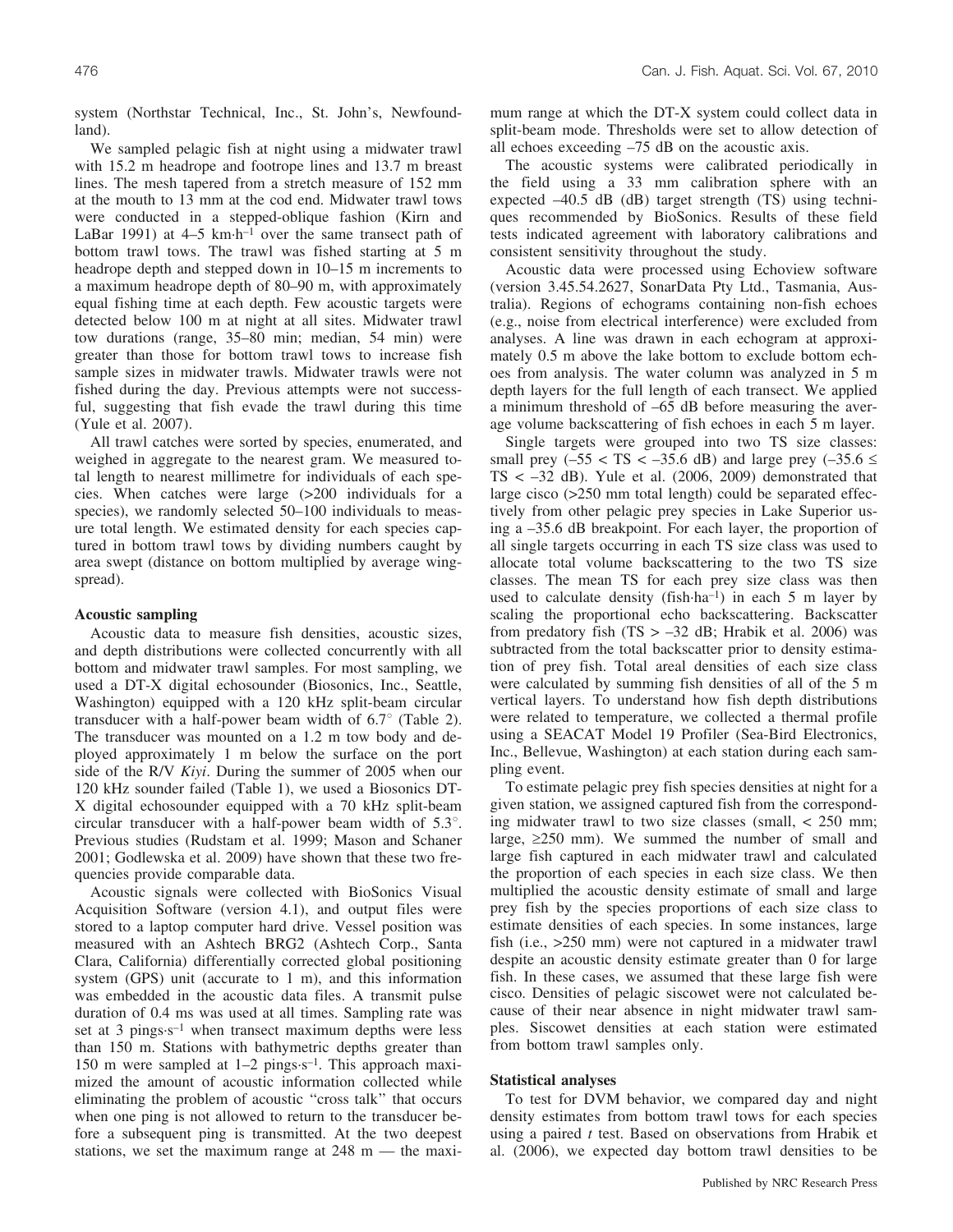higher than night densities for each species. We therefore used a one-tailed test ( $\alpha = 0.05$ ).

Because of the preponderance of siscowet and kiyi in day bottom trawl tows, we compared density estimates of the two species from day bottom trawl tows using Pearson's correlation coefficient *r*. We performed two tests: the first used density estimates of all sizes of siscowet and the second used density estimates of siscowet exceeding 478 mm. We used densities of siscowet exceeding 478 mm to correspond to the sizes of predatory siscowet defined in the Hrabik et al. (2006) study. Our significance level was set at  $\alpha =$ 0.05, but we adjusted  $\alpha$  using a Bonferroni correction for the two tests (i.e.,  $\alpha = 0.05/2 = 0.025$ ).

To test hypotheses regarding the magnitude of DVM of prey species, we estimated the median depths occupied by kiyi and cisco on each sampling event. We used density estimates from both pelagic (acoustic) and demersal (bottom trawl) habitats for these calculations. For most night sampling events, we had two replicates of acoustic data (one for bottom trawl and one for midwater trawl sampling; see Table 2), so depth-specific densities were estimated by averaging these replicates. Estimating median depths from night samples was straightforward because we could assign pelagic density estimates to species based on midwater trawl catches. For day pelagic estimates, we did not have any midwater trawl samples, so we assumed that all small prey  $\approx$  -35.6 dB) were kiyi and all large prey (-32 dB > targets > –35.6 dB) were cisco. We calculated the magnitude of DVM as the difference between day and night median depths.

We used a paired *t* test to examine the difference in the magnitude of DVM between kiyi and cisco. We expected kiyi to exhibit a greater migration so we used a one-tailed test ( $\alpha$  = 0.05). We used linear regression to test for an effect of siscowet density on magnitude of DVM for kiyi and cisco. Siscowet density was calculated from day bottom trawl samples. We performed two tests using density estimates for all sizes of siscowet and for large siscowet ( $\geq$ 478 mm) separately. Our significance level was set at  $\alpha$  = 0.05, which we adjusted using a Bonferroni correction for the two tests (i.e.,  $\alpha = 0.05/2 = 0.025$ ).

# **Results**

# **Species composition and size distributions**

We caught an estimated 30 753 fish in all trawls at the eight offshore stations. Four species (deepwater sculpin, kiyi, siscowet, and cisco) represented 99.5% of the total catch. Deepwater sculpin was the most numerous (12 190 individuals) species in day bottom trawls, followed by kiyi (3141) and siscowet (141). Deepwater sculpin was also the most numerous (14 368) in night bottom trawls, followed by siscowet (32), kiyi (13), and slimy sculpin (*Cottus cognatus*; 13). Kiyi was the most numerous (640) species captured in night midwater trawls, followed by cisco (79) and rainbow smelt (*Osmerus mordax*; 33).

Collectively, the two predominant coregonid species had three distinct size modes. The length–frequency distribution for kiyi was bimodal, with modes at 130 mm and 190– 210 mm (Fig. 2*a*), whereas most cisco were large (mode = 325 mm; Fig. 2*b*). Only one cisco was captured with day bottom trawl tows.

**Fig. 2.** Length–frequency distributions of (*a*) kiyi (*Coregonus kiyi*), (*b*) cisco (*Coregonu artedi*), and (*c*) siscowet (*Salvelinus namaycush*) captured in day bottom trawl (BTR) samples (open bars), night BTR samples (solid bars), and night midwater (MTR) trawl samples (shaded bars) in 2005 and 2006. Sample sizes (*n*) are listed in each panel. The equation for maximum (Max) prey length in (*c*) is prey length (cm) =  $0.535 \times$  predator length (cm) –  $0.487$  (Damsgård 1995).



Siscowet captured in both day and night bottom trawl tows had a broad length–frequency distribution, with lengths ranging from 50 mm to >750 mm (Fig. 2*c*) with no prominent modes. Only five siscowet were captured in midwater trawl tows at night, but these fish were generally larger (range 450–750 mm) than siscowet captured in bottom trawl tows (Fig. 2*c*).

Based on the maximum predicted prey size equation for brown trout (*Salmo salar*) developed by Damsgård (1995), we calculated that only 7% of all siscowet captured were of sufficient size (>550 mm) to consume a prey fish larger than 300 mm (Fig. 2*c*). In contrast, 46% of all siscowet captured were of sufficient size (>380 mm) to consume a prey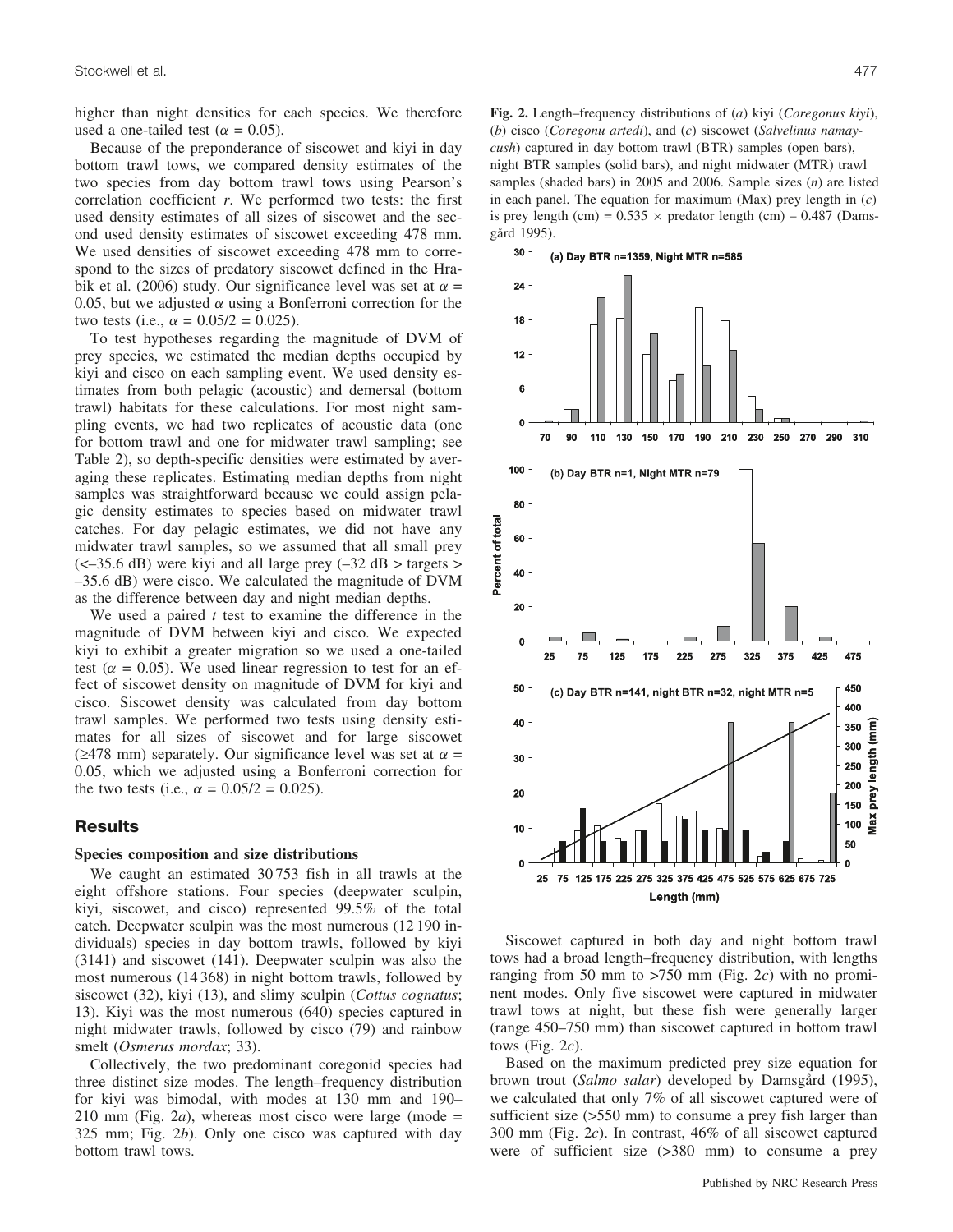fish smaller than 200 mm. For coregonids, 80% of all cisco captured exceeded 300 mm (Fig. 2*b*), whereas 80% of all kiyi captured were less than 200 mm (Fig. 2*a*).

#### **Spatial coherence between siscowet and kiyi**

There was a significant positive correlation between density of kiyi and siscowet (all sizes) in day bottom trawl tows  $(r = 0.80, p < 0.0001, n = 19;$  Fig. 3*a*), suggesting that siscowet maintain a spatial association with kiyi. The correlation was positive  $(r = 0.44)$  but not quite significant  $(p =$ 0.06) between large siscowet  $(\geq 478 \text{ mm})$  and kiyi (Fig. 3*b*).

#### **Diel vertical migration**

Data for the two dominant coregonid species indicate differing DVM patterns. Kiyi appear to undergo very strong DVM, with much of their population on or near the bottom during daylight hours. Mean density  $(\pm$  standard deviation, SD) from day bottom trawl tows across 18 station/season samples was  $76.0 \pm 95.2$  fish $\cdot$ ha<sup>-1</sup> compared with  $0.4 \pm 0.8$  $fish \cdot ha^{-1}$  from night bottom trawl tows (mean difference = 75.6 fish-ha–1, SD = 94.7, *t* ratio = 3.39, *p* = 0.0017, df = 17; Fig. 4*a*). Pelagic density estimates of small prey fish (<–35.6 dB; presumably kiyi) during the day averaged  $13.9 \pm 9.8$  fish $\cdot$ ha<sup>-1</sup>, or  $18\%$  of the mean density of kiyi from day bottom trawl tows. Night pelagic density estimates for kiyi ranged from 12 to 295 fish ha<sup>-1</sup>, with a mean density of  $111.0 \pm 77.8$  fish $\cdot$ ha<sup>-1</sup>.

The magnitude of cisco DVM appears smaller than kiyi. Only one cisco was captured with day bottom trawl tows, and none was captured with night bottom trawl tows, suggesting that this species was pelagic during both photoperiods. Pelagic density estimates for cisco at night using acoustics and midwater trawls ranged from <1 to 29 fish-ha–1 and averaged  $5.4 \pm 5.8$  fish $\cdot$ ha<sup>-1</sup>. Pelagic density estimates of large prey fish during the day  $(\geq -35.6$  dB; presumably cisco) ranged from 0.1 to 1.6 fish $\cdot$ ha<sup>-1</sup> and averaged  $0.7 \pm 0.6$  fish $\cdot$ ha<sup>-1</sup>.

Changes in density estimates of siscowet between day and night bottom trawl tows suggest that most siscowet perform DVM (Fig. 4*b*). Mean density (±SD) from day bottom trawl tows across the 18 sampling events was  $4.2 \pm 3.4$  fish-ha<sup>-1</sup> compared with  $1.0 \pm 0.9$  fish $\cdot$ ha<sup>-1</sup> from night bottom trawl tows (mean difference  $= 3.1$  fish $\cdot$ ha<sup>-1</sup>, SD  $= 3.3$ , *t* ratio  $=$ 4.08,  $p = 0.0004$ , df = 17). Density estimates of siscowet  $\ge$ 478 mm in our day and night bottom trawl tows averaged  $0.4 \pm 0.5$  fish $\cdot$ ha<sup>-1</sup> and  $0.2 \pm 0.5$  fish $\cdot$ ha<sup>-1</sup>, respectively, but these were not significantly different (mean difference = 0.2 fish-ha<sup>-1</sup>, SD = 0.7, *t* ratio = 0.92,  $p = 0.18$ , df = 17).

Kiyi were concentrated primarily on the bottom during the day, regardless of season, but were found in distinct depth layers at night, which varied by season (Fig. 5). Night distributions peaked at 65 m in the spring (Fig. 5*a*), 12.5 m in summer (Fig. 5*b*), and 17.5 m in the fall (Fig. 5*c*). Season explained 96% of the variation in median depth of kiyi at night (*F* ratio = 289.1,  $p < 0.0001$ , df = 26). Thermal profiles indicated isothermal conditions in the spring, strong stratification in the summer, and weakening of the thermocline in fall (Fig. 5).

Day distributions of cisco were much more variable than kiyi and appeared to be split between shallower and deeper pelagic depths during all three seasons (Fig. 5). Season explained a significant amount of variation  $(R^2 = 0.39)$  in the



**Fig. 3.** Bivariate plot of siscowet (*Salvelinus namaycush*) ((*a*) all

**Fig. 4.** Paired day and night bottom trawl (BTR) density estimates of (*a*) Lake Superior kiyi (*Coregonus kiyi*) and (*b*) siscowet (*Salvelinus namaycush*). Line represents unity in each panel.



median night depth distribution of cisco (*F* ratio = 7.75,  $p$  < 0.003,  $df = 26$ ), but much less than the variation explained for kiyi ( $R^2 = 0.96$ ).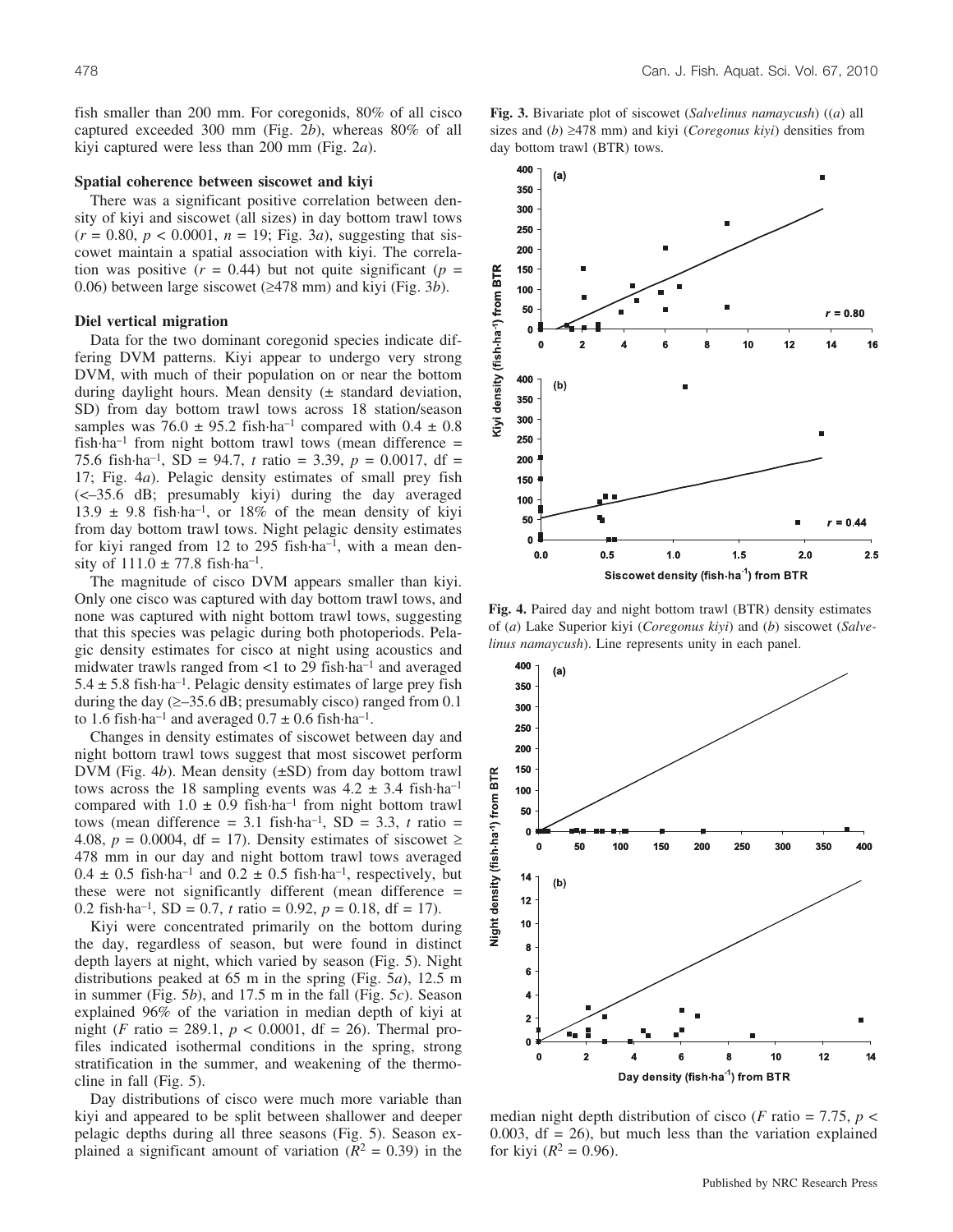**Fig. 5.** Mean relative density of kiyi (*Coregonus kiyi*) (continuous line) and cisco (*Coregonus artedi*) (broken line) as a function of depth in Lake Superior during day and night sampling in (*a*) spring, (*b*) summer, and (*c*) fall of 2005 and 2006. Mean thermal profiles for each season are also shown.



When kiyi and cisco DVM trajectories were compared, several patterns emerged. First, kiyi were much deeper than cisco during the day (Fig. 5). Second, kiyi were mostly demersal during the day. Third, the general pattern in night distributions changed across seasons. Kiyi were deeper than cisco in spring, shallower in summer, and similar in fall (Fig. 5). Finally, night depth distributions of kiyi were remarkably consistent across stations within each season (Fig. 6), whereas cisco exhibited more variability (Fig. 5). Kiyi performed significantly greater DVM than cisco (mean difference in DVM =  $63$  m, SD =  $52.4$ , *t* ratio =  $4.82$ , *p* < 0.0001,  $df = 15$ ; Fig. 7). The magnitudes of DVM for kiyi

and cisco were not related to density of all siscowet (for kiyi,  $p = 0.67$ ,  $R^2 = 0.01$ ; for cisco,  $p = 0.30$ ,  $R^2 = 0.08$ ; Fig. 8*a*) or siscowet  $\geq$  478 mm (for kiyi,  $p = 0.60$ ,  $R^2 =$ 0.02; for cisco,  $p = 0.72$ ,  $R^2 = 0.01$ ; Fig. 8*b*) as measured by day bottom trawl samples.

# **Discussion**

One prediction of the antipredation window hypothesis is that DVM behavior is a size-dependent process. That is, as an individual grows and begins to attain a size refuge from predators, the relative importance of potential predation risk in the risk versus growth trade-off should decrease. Within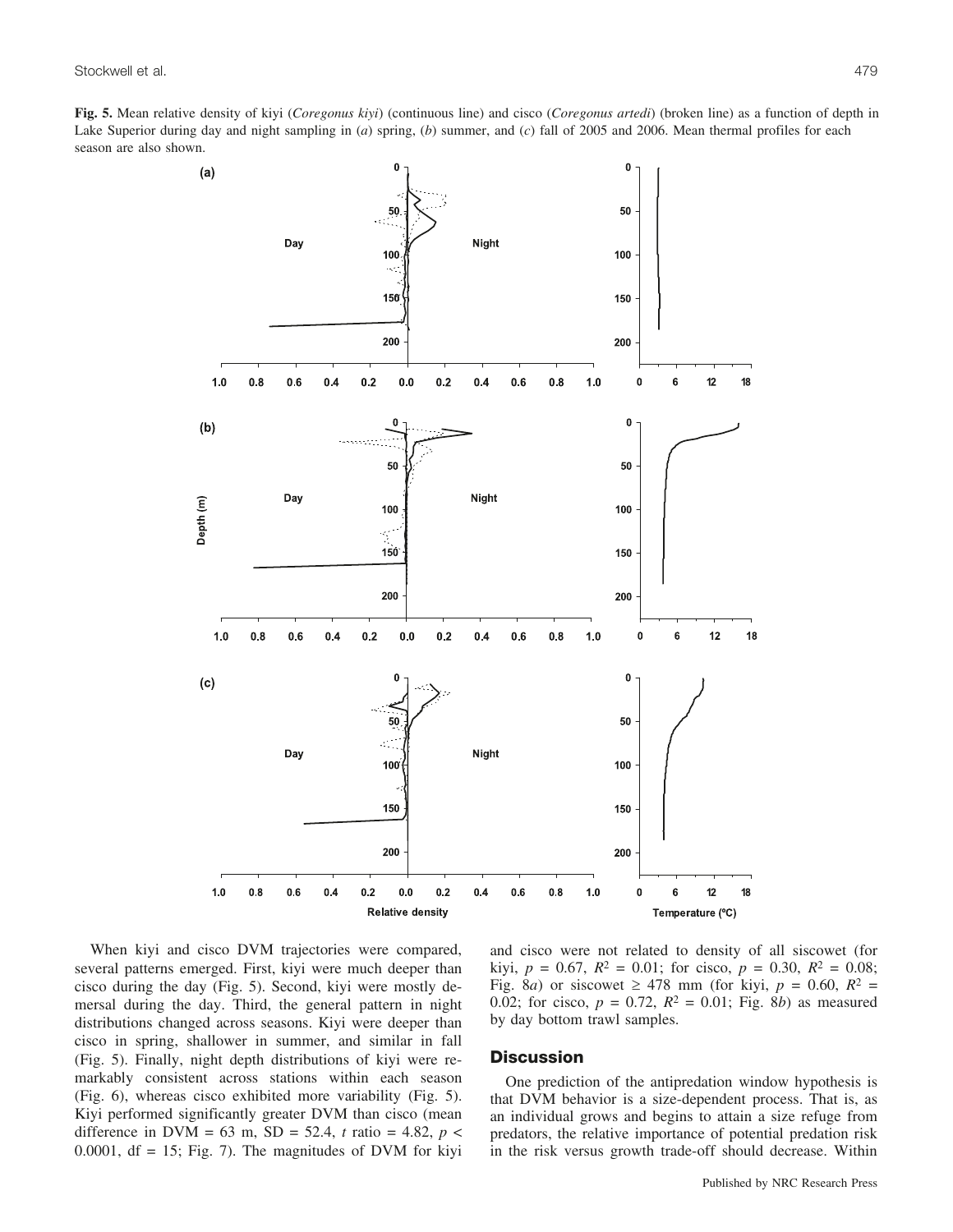

the framework of Jensen et al. (2006), we would expect larger-bodied cisco to follow a shallower DVM trajectory compared with kiyi. Although differences that we observed in this study are consistent with this prediction, known differences in the ecology of kiyi and adult cisco, the demersal co-occurrence of kiyi and siscowet during the day, and the apparent size refuge of adult cisco from siscowet predation suggest that predator avoidance is not a proximate factor responsible for their divergent DVM behaviors. We compare and contrast the DVM behavior of kiyi and adult cisco in the context of potential predation risk, foraging opportunities and bioenergetic efficiencies, and food web dynamics.

# **Potential predation risk**

Our results show that the extent of adult cisco DVM is of

lesser magnitude than that of kiyi. Cisco are located higher in the water column during the day, an area where the reaction distance of visually foraging siscowet is high (Jensen et al. 2006). However, Harvey and Kitchell (2000) and Harvey et al. (2003) provided isotopic evidence that cisco are not key components of siscowet diet in Lake Superior where depths exceed 80 m. We found that 80% of the cisco in offshore waters exceeded 300 mm. Using the Damsgård (1995) model to predict maximum prey size, we estimated that a 300 mm cisco would be vulnerable to only 7% of the siscowet that we captured. Keeley and Grant (2001) provide evidence that Damsgård's (1995) model provides reasonable predictions for piscivorous lake trout. Recent work on Lake Superior has shown that adult cisco have high annual survival rates (>0.75; Yule et al. 2008) and that cisco are a mi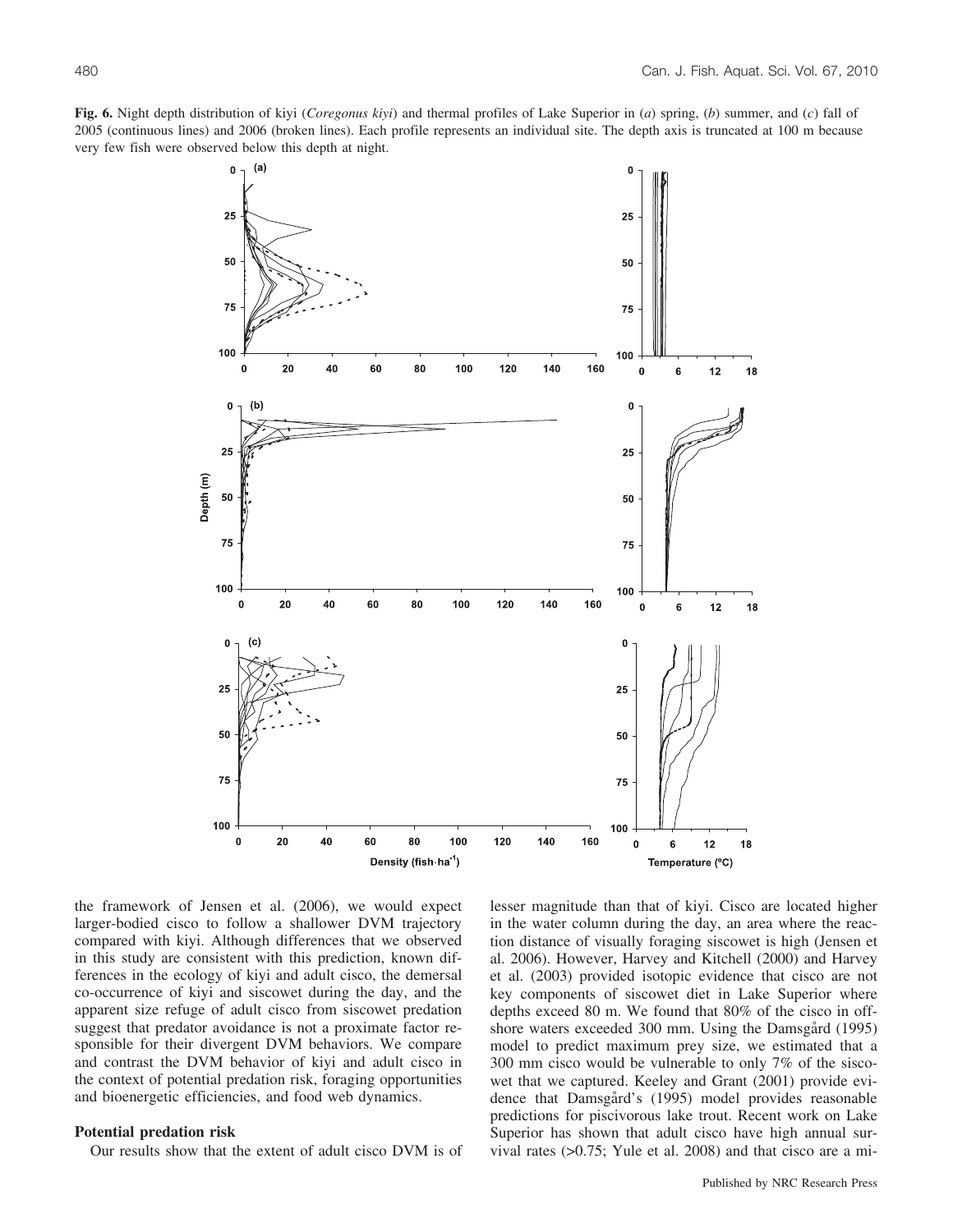**Fig. 7.** A comparison of the magnitude of diel vertical migration (DVM) for kiyi (*Coregonus kiyi*) and cisco (*Coregonus artedi*) in spring (solid circles), summer (open squares), and fall (solid triangles). Line represents unity.



**Fig. 8.** Relationship between magnitude of diel vertical migration (DVM) of kiyi (*Coregonus kiyi*) (open circles) and cisco (*Coregonus artedi*) (solid squares) and density estimates of (*a*) all siscowet (*Salvelinus namaycush*) and (*b*) large (>478 mm) siscowet from day bottom trawl (BTR) samples.



nor component of the siscowet diet (Negus et al. 2008). Both studies suggest that cisco have a functional size refuge from most siscowet in offshore waters of Lake Superior. Without strong constraints imposed by predators, they should exhibit shallower and more variable daytime depth

distributions (Jensen et al. 2006). Our findings support this prediction.

If adult cisco are largely invulnerable to siscowet predation, why do they conduct DVM? Negus et al. (2008) reported that ''lean'' lake trout (the shallow-water morphotype of lake trout) were the dominant predator in nearshore (<80 m bathymetric depths) waters of Wisconsin and Minnesota, with coregonids (mostly cisco) representing approximately 60% of their diet by weight. Cisco are widely distributed in Lake Superior, with younger cisco smaller than 250 mm generally occupying nearshore waters and adults occupying the entire lake (Stockwell et al. 2006). Although cisco have an apparent size refuge in offshore waters, predation pressure on cisco in nearshore waters appears to be greater (Negus et al. 2008). We hypothesize that cisco DVM behavior in offshore waters may be a residual effect of managing potential predation risk from lean lake trout in nearshore waters.

Unlike cisco, a large proportion of the kiyi that we sampled were likely vulnerable to predation by siscowet, which is consistent with recent siscowet diet data from Negus et al. (2008). Kiyi exhibited greater DVM than adult cisco and were consistently deeper during the day. This observation indicates more risk-averse behavior for kiyi and follows expectations of the antipredation window hypothesis. However, at the spatial and temporal scale of this study, we found no evidence that kiyi (or cisco) alter the extent of their DVM in response to differences in predator densities. Moreover, the co-occurrence of kiyi and siscowet at great demersal depths during the day, where the lack of light most likely precludes the use of vision for predation by either siscowet (on kiyi) or kiyi (on *M. relicta*), indicates that light is not likely a proximate factor for daytime distributions of siscowet or kiyi and that predator avoidance is not an ultimate factor for daytime distributions of kiyi.

## **Foraging opportunities and bioenergetic efficiency**

Although cisco feed to a small extent on the macroinvertebrate *M. relicta*, copepods and cladocerans are the primary prey of cisco in Lake Superior (Dryer and Beil 1964; Anderson and Smith 1971; Johnson et al. 2004). These smaller plankters generally occupy upper parts of the water column and perform limited DVM (Conway 1977; Zhou et al. 2001; Yurista et al. 2009). An alternative to the hypothesis that adult cisco perform DVM in the offshore waters as a residual effect from potential predation risk in nearshore waters by lean lake trout is that cisco perform DVM to optimize their energetic efficiency. This alternative hypothesis could be tested using the framework of Jensen et al. (2006), modified for the species-specific characteristics of adult cisco.

In contrast to the diet of adult cisco, *M. relicta* is the primary prey of kiyi (Anderson and Smith 1971; A. Gamble, University of Minnesota, Department of Biology, Duluth, Minnesota, unpublished data) and undergoes extensive DVM in Lake Superior (Bowers 1988; Jensen et al. 2009). We observed that the vertical distributions of kiyi at night varied across seasons but showed remarkable consistency across stations separated by 100s of kilometres within each season. During the day, kiyi were primarily bottom-oriented in all seasons. In spring when the water column was isothermic, nighttime distributions of kiyi were deeper than in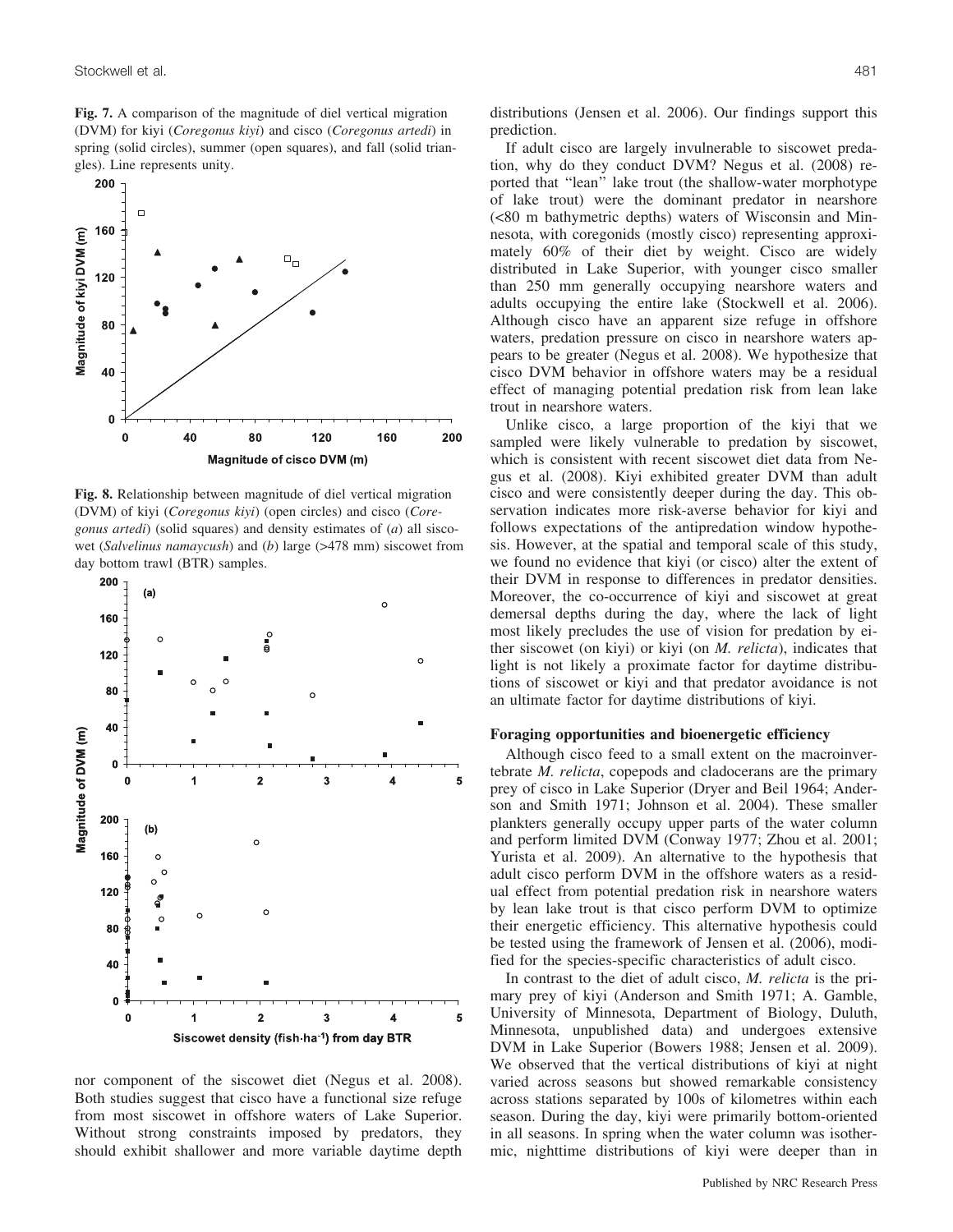summer or fall. In summer and fall, kiyi ascended nearer to the surface at night and appeared to relate to thermal structure in these depth zones. Temperature and light are primary drivers of *M. relicta* DVM and explain the deeper depth distributions of this macroinvertebrate in Lake Ontario in the spring during isothermic conditions and their proximity to the thermocline in summer and fall (Gal et al. 2004; Boscarino et al. 2007). If *M. relicta* in Lake Superior follow similar patterns, it might explain the deeper night distributions of kiyi during the spring and their association with the thermocline in summer and fall. Such relationships between nighttime distributions, invertebrate prey, and temperature across seasons have also been observed for vendace (*Coregonus albula*) and Fontane cisco (*Coregonus fontanae*), suggesting that thermal stratification may play an important role in the magnitude of DVM and nighttime depths of coregonids (Helland et al. 2007; Mehner et al. 2007; Busch and Mehner 2009).

Eshenroder and Burnham-Curtis (1999) hypothesized that deepwater ciscoes in the Great Lakes, including kiyi, evolved to feed on vertically migrating *M. relicta*. Kiyi likely underwent adaptive radiation from colonizing cisco (i.e., *C. artedi*) after the last glacial retreat 11 000 years ago (Smith and Todd 1984; Todd and Smith 1992). The species had to overcome a number of physical and biological challenges, including the effects of pressure changes when performing DVM, colder temperatures associated with a largely hypolimnetic existence, and possible foraging on *M. relicta* at great depths with presumably no light. Little, if any, research has been conducted on these facets of kiyi ecology. For example, comparison of gas bladder anatomy and lipid levels of cisco and bloater with kiyi would address ongoing questions of buoyancy regulation in coregonids (Te-Winkel and Fleischer 1998; Eshenroder and Burnham-Curtis 1999; Clemens and Don Stevens 2007). Species-specific differences in thermal performance functions (e.g., swimming, standard and active metabolism) in sympatric coregonids suggest species adaptation to different temperature regimes (Helland et al. 2007; Ohlberger et al. 2008*a*, 2008*b*). By extension, energetic costs to kiyi and cisco performing DVM under similar environmental conditions (e.g., in a modeling context) are likely different. Similarly, foraging abilities and environmental constraints of each species likely differ. For example, large differences in eye size between kiyi and cisco suggest that kiyi may have greater visual acuity under low light conditions and presence of *M. relicta* in kiyi captured on bottom during the day suggests that kiyi are capable of nonvisual predation (A. Gamble, University of Minnesota, Department of Biology, Duluth, Minnesota, unpublished data).

Collectively, these thermal and physiological considerations strongly suggest that kiyi and adult cisco experience different growth (forage) rate potentials as a function of vertical depth, photoperiod (i.e., light), and prey fields. Development of bioenergetics-based foraging models reflective of each species' ecology and estimates of fine-scale spatiotemporal densities of *M. relicta*, especially in demersal habitats, would greatly improve modeling efforts to evaluate kiyi and cisco foraging and growth rate potential.

## **Food web dynamics**

Strong horizontal correlation between predator and prey may occur at a variety of spatial and temporal scales (e.g., Rose and Leggett 1990; Benoit-Bird and Au 2003). The strong positive correlation between siscowet and kiyi across stations suggests that siscowet exhibit spatial coherence with kiyi over large spatial scales. Alternatively, but less likely, is the possibility that the correlation was caused by both siscowet and kiyi responding to a common indirect factor such as *M. relicta*. Stable isotope and diet studies indicate that *M. relicta* is not a key diet component of siscowet (Conner et al. 1993; Harvey and Kitchell 2000; Negus et al. 2008). Thus, it seems most probable that siscowet are tracking kiyi, which are likely aggregating near patches of their preferred prey, *M. relicta*. Future research in this area may shed light on the mechanisms underlying this association.

Deepwater sculpin are common in diets of siscowet (e.g., Conner et al. 1993; Ray et al. 2007; Negus et al. 2008) and have relatively high densities in offshore waters of Lake Superior (mean density  $\pm$  SD; 388  $\pm$  373.4 fish-ha<sup>-1</sup> during the day and  $467 \pm 465.4$  fish-ha<sup>-1</sup> at night in our bottom trawl samples). Given that visual foraging by siscowet at the bathymetric depths we sampled is unlikely (Jensen et al. 2006), we hypothesize that siscowet are able to use senses other than vision to forage in deepwater benthic habitats (i.e., their reaction distance  $> 0$  at 0 lx; Mazur and Beauchamp 2003). Further, we hypothesize that the more sedentary deepwater sculpin is likely an easier target for siscowet in this habitat compared with the more mobile kiyi.

# **Uncertainties**

Although we documented a significant decrease in siscowet density using bottom trawl samples between day and night, our midwater trawl catches at night caught very few siscowet (five) that were disproportionately larger than bottom trawl catches. These patterns suggest that smaller-sized siscowet may (*i*) evade the midwater trawl, (*ii*) vertically migrate to unsampled habitats at night (e.g., suspended below 100 m or in surface waters), or (*iii*) move into nearshore areas. We suspect the first explanation is unlikely because larger siscowet would presumably be able to avoid the trawl better than smaller siscowet. The second explanation appears feasible, although it is not clear what benefit these habitats would provide compared with occupying similar nighttime depths as kiyi. It is unlikely that siscowet are concentrated at depths greater than 100 m because we observed very few acoustic targets in these depth zones, consistent with Mason et al. (2005). The third explanation is possible as Harvey et al. (2003) suggested that smaller siscowet might rely on nearshore production to some degree, a finding substantiated by the diet work of Ray et al. (2007). This may be feasible for deepwater habitats relatively close to shore (e.g., stations 149 and 106) but unlikely for those further from shore (e.g., stations 171 and 80). Future work should consider shallowset suspended gill nets in offshore waters or biotelemetry studies to better understand habitat usage of siscowet.

We assumed that all targets smaller than  $-35.6$  dB in the water column during the day were kiyi. However, we captured some (albeit very few) smaller cisco and rainbow smelt in the same size range as kiyi (25–250 mm) in night midwater trawl tows, suggesting that smaller prey targets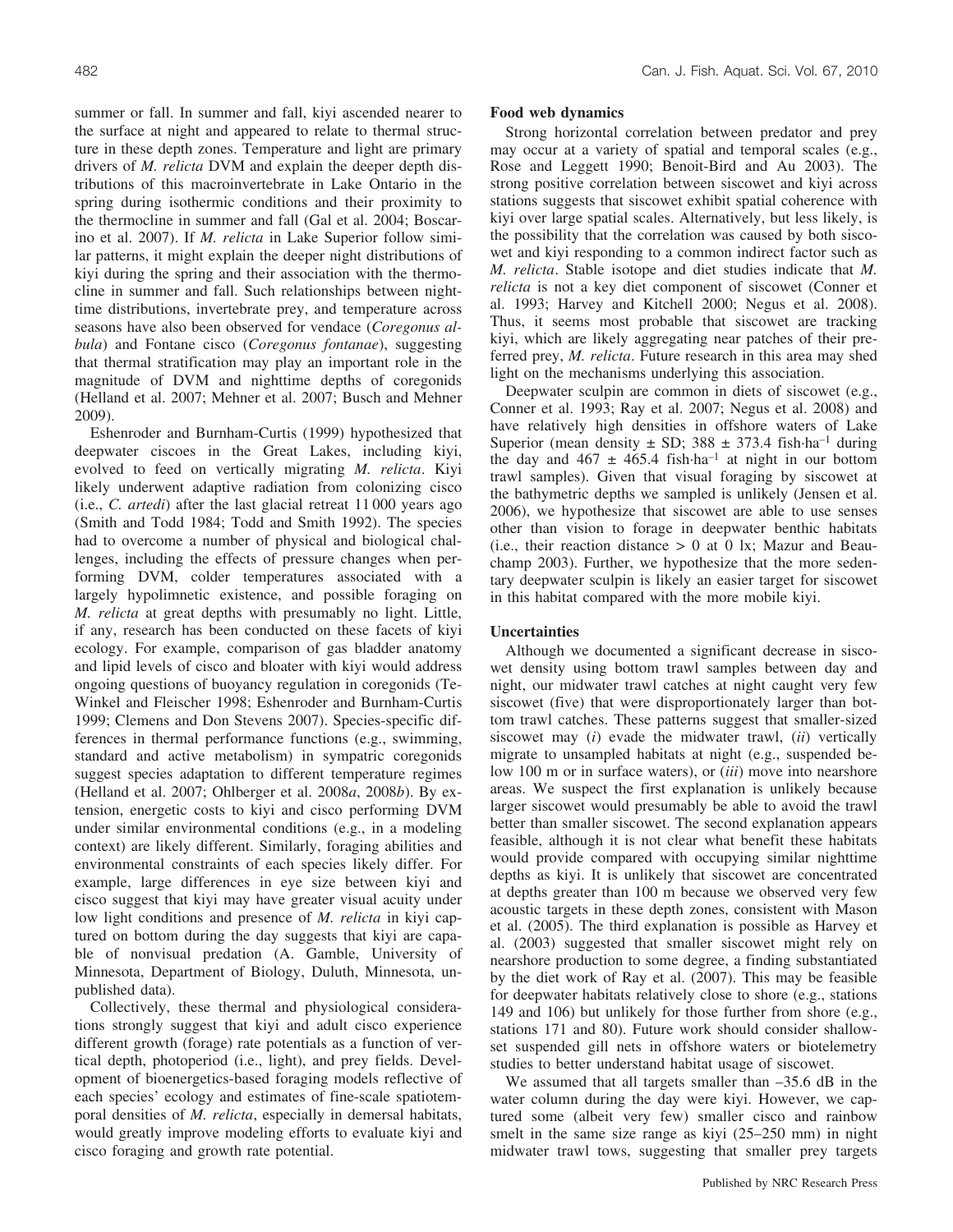during the day may not have been (entirely) kiyi. Kiyi in the size range of 80–100 mm were captured in day bottom trawl tows, suggesting even these small fish undergo strong DVM. If smaller targets during the day were cisco, the distinct vertical distributions of large and small prey in summer in fall would be consistent with known ontogenetic thermal preferences within species (e.g., Viljanen 1983). Additionally, the bi- and multi-modal depth distributions of large prey targets during the day may also suggest size-dependent thermal preferences of adult cisco. However, given the narrow TS range that we defined for cisco (between –35.6 and –32 dB), such comparisons within this range would be meaningless. Milne et al. (2005) successfully captured cisco during daylight with suspended gillnets, so it is possible that this gear type could also lend itself to better understanding of daytime distributions of coregonids in Lake Superior.

In summary, we found that the two most effective DVM strategies modeled for a generalized coregonid in offshore waters of Lake Superior (Jensen et al. 2006) are utilized by two congenerics with different ecological niches. DVM patterns of kiyi and adult cisco were consistent with size-dependent predation risk as predicted by the antipredation window hypothesis. However, the apparent size refuge of adult cisco suggests that their potential predation risk is low regardless of their DVM trajectories, and the continual overlap of kiyi with siscowet day and night suggests that their potential predation risk is high despite an extensive DVM trajectory. The former nullifies the importance of the antipredation window for adult cisco, and the latter is contrary to expectations of the antipredation window hypothesis for kiyi. Both suggest that alternative factors play primary roles in DVM behavior. We suspect that because of their size refuge, adult cisco DVM in offshore waters likely optimize their bioenergetic efficiency. The consistency in the DVM pattern of kiyi with known DVM patterns of their primary prey *M. relicta* suggests that kiyi are vertically tracking their prey. The lack of a pelagic layer of kiyi during the day in the antipredation window may be a result of lack of suitable prey in that vertical layer; kiyi follow their prey to the bottom to realize some growth potential. Similarly, siscowet likely follow kiyi to the bottom where they also encounter an alternative prey source (deepwater sculpin) that they are known to consume rather than remain pelagic where appropriately sized prey appear to be scarce. In addition to prey tracking, ascent to the thermocline in summer and fall by kiyi, and presumably siscowet, may also increase gut evacuation rates and thus increase bioenergetic efficiency (Bevelhimer and Adams 1993).

Our study suggests that the factor(s) driving coregonid DVM may be more complex than first identified. It is apparent that the costs (potential predation risk) and benefits (foraging and growth) of DVM behavior differ drastically between kiyi and adult cisco. Light-based foraging theory is likely not applicable in the offshore demersal habitats of Lake Superior. Other factors need to be explored to better understand the extensive DVM of kiyi and siscowet. The challenge will be linking food web interactions between the two- (bottom) and three-dimensional (pelagic) habitats to account for alternative prey, shifts in foraging strategies and abilities, physiological performance in different thermal environments, and changes in potential predation risk that are likely present and driving the underlying differences in DVM exhibited by each coregonid species and siscowet.

# **Acknowledgements**

We thank the Captain and crew of the R/V *Kiyi*, Lake Superior Biological Station staff, students, and volunteers for their tireless work in the field. Sture Hansson, Jim Kitchell, and several anonymous reviewers greatly improved the manuscript. We are grateful to Lori Evrard for Fig. 1. This work is the result of research sponsored by the Minnesota Sea Grant College Program supported by the NOAA Office of Sea Grant, US Department of Commerce, under grant No. NA03OAR4170048. Partial support was provided by the Environmental Protection Agency (EPA) Great Lakes National Program Office (inter-agency agreement DW-14–948– 10801–0), Wisconsin Sea Grant, and the Biological Oceanography Program of the National Science Foundation (Apex Predator Group). The US Government is authorized to reproduce and distribute reprints for government purposes, not withstanding any copyright notation that may appear hereon. This article is contribution No. 1549 of the US Geological Survey Great Lakes Science Center and journal reprint No. JR 543 of the Minnesota Sea Grant College Program.

# **References**

- Adams, J.V., Argyle, R.L., Fleischer, G.W., Curtis, G.L., and Stickel, R.G. 2006. Improving the design of acoustic and midwater trawl surveys through stratification, with an application to Lake Michigan prey fishes. N. Am. J. Fish. Manage. **26**: 612– 621. doi:10.1577/M04-216.1.
- Anderson, E.D., and Smith, L.L., Jr. 1971. A synoptic study of food habits of 30 fish species from western Lake Superior. Technical Bulletin No. 279, Agricultural Experiment Station, University of Minnesota, St. Paul, Minnesota.
- Beeton, A.M. 1960. The vertical migration of *Mysis relicta* in Lakes Huron and Michigan. J. Fish. Res. Board Can. **17**: 517– 539.
- Benoit-Bird, K.J., and Au, W.W.L. 2003. Prey dynamics affect foraging by a pelagic predator (*Stenella longirostris*) over a range of spatial and temporal scales. Behav. Ecol. Sociobiol. **53**(6): 364–373.
- Bersamin, S.V. 1958. A preliminary study of the nutritional ecology and food habits of the chubs (*Leucichthys* spp.) and their relation to the ecology of Lake Michigan. Papers of the Michigan Academy of Science, Arts and Letters, **43**: 107–118.
- Bevelhimer, M.S., and Adams, S.M. 1993. A bioenergetics analysis of diel vertical migration by kokanee salmon, *Oncorhynchus nerka*. Can. J. Fish. Aquat. Sci. **50**(11): 2336–2349. doi:10. 1139/f93-258.
- Boscarino, B.T., Rudstam, L.G., Mata, S., Gal, G., Johannsson, O.E., and Mills, E.L. 2007. The effects of temperature and predator–prey interactions on the migration behavior and vertical distribution of *Mysis relicta.* Limnol. Oceanogr. **52**: 1599–1613.
- Bowers, J.A. 1988. Diel vertical migration of the opossum shrimp *Mysis relicta* in Lake Superior — observations and sampling from the Johnson-Sea-Link II submersible. Bull. Mar. Sci. **43**: 730–738.
- Brett, J.R. 1971. Energetic response of salmon to temperature: a study of some thermal relations in the physiology and freshwater ecology of sockeye salmon. Fish. Bull. (Washington, D.C.), **70**: 99–113.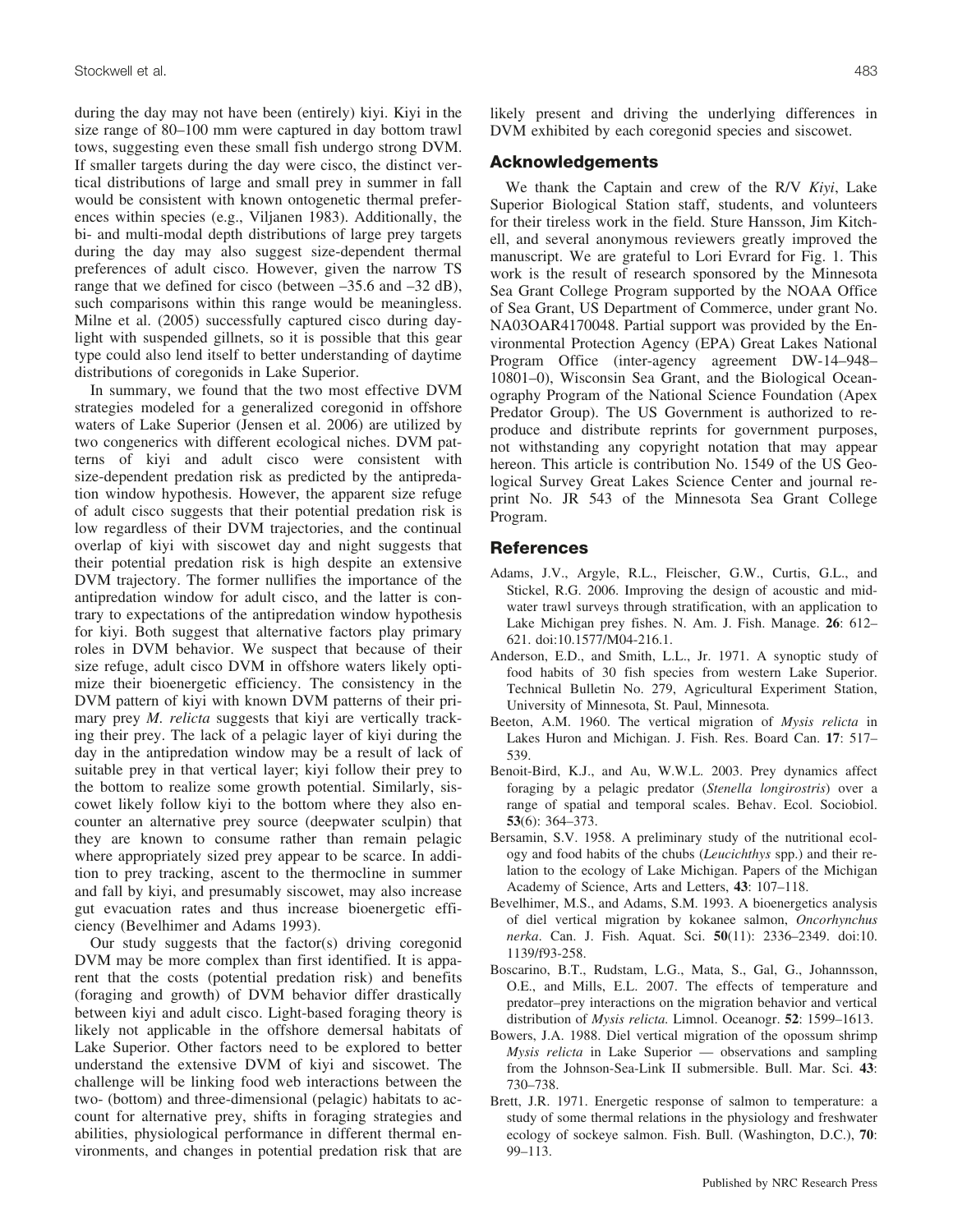- Busch, S., and Mehner, T. 2009. Hydroacoustic estimates of fish population depths and densities at increasingly longer time scales. Int. Rev. Hydrobiol. **94**(1): 91–102. doi:10.1002/iroh. 200811092.
- Clark, C.W., and Levy, D.A. 1988. Diel vertical migrations by juvenile sockeye salmon and the antipredation window. Am. Nat. **131**(2): 271–290. doi:10.1086/284789.
- Clemens, B.J., and Stevens, E.D. 2007. Comparative gas bladder anatomy of a deepwater cisco and a shallowwater cisco: implications for buoyancy at depth. J. Great Lakes Res. **33**(2): 505– 511. doi:10.3394/0380-1330(2007)33[505:CGBAOA]2.0.CO;2.
- Conner, D.J., Bronte, C.R., Selgeby, J.H., and Collins, H.L. 1993. Food of salmonine predators in Lake Superior, 1981–1987. Great Lakes Fish. Comm. Tech. Rep. No. 59.
- Conway, J.B. 1977. Seasonal and depth distribution of *Limnocalanus macrurus* at a site on western Lake Superior. J. Great Lakes Res. **31**: 15–19.
- Damsgård, B. 1995. Artic charr, *Salvelinus alpinus* (L.), as prey for piscivorous fish — a model to predict prey vulnerabilities and prey size refuges. Nord. J. Freshw. Res. **71**: 190–196.
- Dryer, W.R., and Beil, J. 1964. Life history of lake herring in Lake Superior. U.S. Fish Wildl. Serv. Fish. Bull. **63**: 493–530.
- Eggers, D.M. 1978. Limnetic feeding behavior of juvenile sockeye salmon in Lake Washington and predator avoidance. Limnol. Oceanogr. **23**: 1114–1125.
- Eshenroder, R.L., and Burnham-Curtis, M.K. 1999. Species succession and sustainability of the Great Lakes fish community. *In* Great Lakes fishery policy and management: a binational perspective. *Edited by* W.W. Taylor and C.P. Ferreri. Michigan State University Press, East Lansing, Michigan. pp. 145–184.
- Frost, B.W., and Bollens, S.M. 1992. Variability of diel vertical migration in the marine planktonic copepod *Pseduocalanus newmani* in relation to its predators. Can. J. Fish. Aquat. Sci. **49**(6): 1137–1141. doi:10.1139/f92-126.
- Gal, G., Rudstam, L.G., and Johannsson, O.E. 2004. Predicting *Mysis relicta* vertical distribution in Lake Ontario. Arch. Hydrobiol. **159**(1): 1–23. doi:10.1127/0003-9136/2004/0159-0001.
- Godlewska, M., Colon, M., Doroszczyk, L., Dlugoszewski, B., Verges, C., and Guillard, J. 2009. Hydroacoustic measurements at two frequencies: 70 and 120 kHz — consequences for fish stock estimation. Fish. Res. **96**(1): 11–16. doi:10.1016/j.fishres. 2008.09.015.
- Gorman, O.T., and Todd, T.N. 2007. History of the shortjaw cisco (*Coregonus zenithicus*) in Lake Superior, 1895–2003. Adv. Limnol. **60**: 433–458.
- Hardiman, J.M., Johnson, B.M., and Martinez, P.J. 2004. Do predators influence the distribution of age-0 kokanee in a Colorado reservoir? Trans. Am. Fish. Soc. **133**(6): 1366–1378. doi:10. 1577/T03-1234.1.
- Harvey, C.J., and Kitchell, J.F. 2000. A stable isotope evaluation of the structure and spatial heterogeneity of a Lake Superior food web. Can. J. Fish. Aquat. Sci. **57**(7): 1395–1403. doi:10.1139/ cjfas-57-7-1395.
- Harvey, C.J., Schram, S.T., and Kitchell, J.F. 2003. Trophic relationships among lean and siscowet lake trout in Lake Superior. Trans. Am. Fish. Soc. **132**(2): 219–228. doi:10.1577/1548- 8659(2003)132<0219:TRALAS>2.0.CO;2.
- Helland, I.P., Freyhof, J., Kasprzak, P., and Mehner, T. 2007. Temperature sensitivity of vertical distributions of zooplankton and planktivorous fish in a stratified lake. Oecologia (Berl.), **151**(2): 322–330. doi:10.1007/s00442-006-0541-x.
- Hoff, M.H., and Todd, T.N. 2004. Status of the shortjaw cisco (*Coregonus zenithicus*) in Lake Superior. Ann. Zool. Fenn. **41**: 147–154.
- Hrabik, T.R., Jensen, O.P., Martell, S.J.D., Walters, C.J., and Kitchell, J.F. 2006. Diel vertical migration in the Lake Superior pelagic community. I. Changes in vertical migration of coregonids in response to varying predation risk. Can. J. Fish. Aquat. Sci. **63**(10): 2286–2295. doi:10.1139/F06-124.
- James, W.F., Taylor, W.D., and Barko, J.W. 1992. Production and vertical migration of *Ceratium hirundinella* in relation to phosphorus availability in Eau-Galle Reservoir, Wisconsin. Can. J. Fish. Aquat. Sci. **49**(4): 694–700. doi:10.1139/f92-078.
- Janssen, J., and Brandt, S.B. 1980. Feeding ecology and vertical migration of adult alewives (*Alosa pseudoharengus*) in Lake Michigan. Can. J. Fish. Aquat. Sci. **37**(2): 177–184. doi:10.1139/ f80-023.
- Jensen, O.P., Hrabik, T.R., Martell, S.J.D., Walters, C.J., and Kitchell, J.F. 2006. Diel vertical migration in the Lake Superior pelagic community. II. Modeling trade-offs at an intermediate trophic level. Can. J. Fish. Aquat. Sci. **63**(10): 2296–2307. doi:10.1139/F06-125.
- Jensen, O.P., Yurista, P.M., Hrabik, T.R., and Stockwell, J.D. 2009. Densities and diel vertical migration of *Mysis relicta* in Lake Superior: a comparison of optical plankton counter and netbased approaches. Verh. Int. Ver. Limnol. **30**: 957–963.
- Johnson, T.B., Brown, W.P., Corry, T.D., Hoff, M.H., Scharold, J.V., and Trebitz, A.S. 2004. Lake herring (*Coregonus artedi*) and rainbow smelt (*Osmerus mordax*) diets in western Lake Superior. J. Great Lakes Res. **30**(Suppl. 1): 407–413.
- Kaartvedt, S., Melle, W., Knutsen, T., and Skjoldal, H.R. 1996. Vertical distribution of fish and krill beneath water of varying optical properties. Mar. Ecol. Prog. Ser. **136**: 51–58. doi:10. 3354/meps136051.
- Keeley, E.R., and Grant, J.W.A. 2001. Prey size of salmonid fishes in streams, lakes, and oceans. Can. J. Fish. Aquat. Sci. **58**(6): 1122–1132. doi:10.1139/cjfas-58-6-1122.
- Kirn, R.A., and LaBar, G.W. 1991. Stepped-oblique midwater trawling as an assessment technique for rainbow smelt. N. Am. J. Fish. Manage. **11**(2): 167–176. doi:10.1577/1548-8675(1991) 011<0167:SOMTAA>2.3.CO;2.
- Kitagawa, T., Nakata, H., Kimura, S., Itoh, T., Tsuji, S., and Nitta, A. 2000. Effect of ambient temperature on the vertical distribution and movement of Pacific bluefin tuna (*Thunnus thynnus orientalis*). Mar. Ecol. Prog. Ser. **206**: 251–260. doi:10.3354/ meps206251.
- Levy, D.A. 1987. Review of the ecological significance of diel vertical migrations by juvenile sockeye salmon (*Oncorhynchus nerka*). *In* Sockeye salmon (*Oncorhynchus nerka*) population biology and future management. *Edited by* H.D. Smith, L. Margolis, and C.C. Wood. Canadian Special Publication of Fisheries and Aquatic Sciences No. 96. pp. 44–52.
- Mason, D.M., and Schaner, T.T. 2001. Great Lakes Acoustic Workshop IV: inter-calibration of scientific echosounders in the Great Lakes. Great Lakes Fishery Commission Project Completion Report. Available at http://www.glfc.org/research/reports/ mason.pdf.
- Mason, D.M., Johnson, T.B., Harvey, C.J., Kitchell, J.F., Schram, S.T., Bronte, C.R., Hoff, M.H., Lozano, S.J., Trebitz, A.S., Schreiner, D.R., Lamon, E.C., and Hrabik, T.R. 2005. Hydroacoustic estimates of abundance and spatial distribution of pelagic prey fishes in western Lake Superior. J. Great Lakes Res. **31**: 426–438.
- Mazur, M.M., and Beauchamp, D.A. 2003. A comparison of visual prey detection among species of piscivorous salmonids: effects of light and low turbidities. Environ. Biol. Fishes, **67**(4): 397– 405. doi:10.1023/A:1025807711512.
- Mehner, T., Kasprzak, P., and Hölker, F. 2007. Exploring ultimate